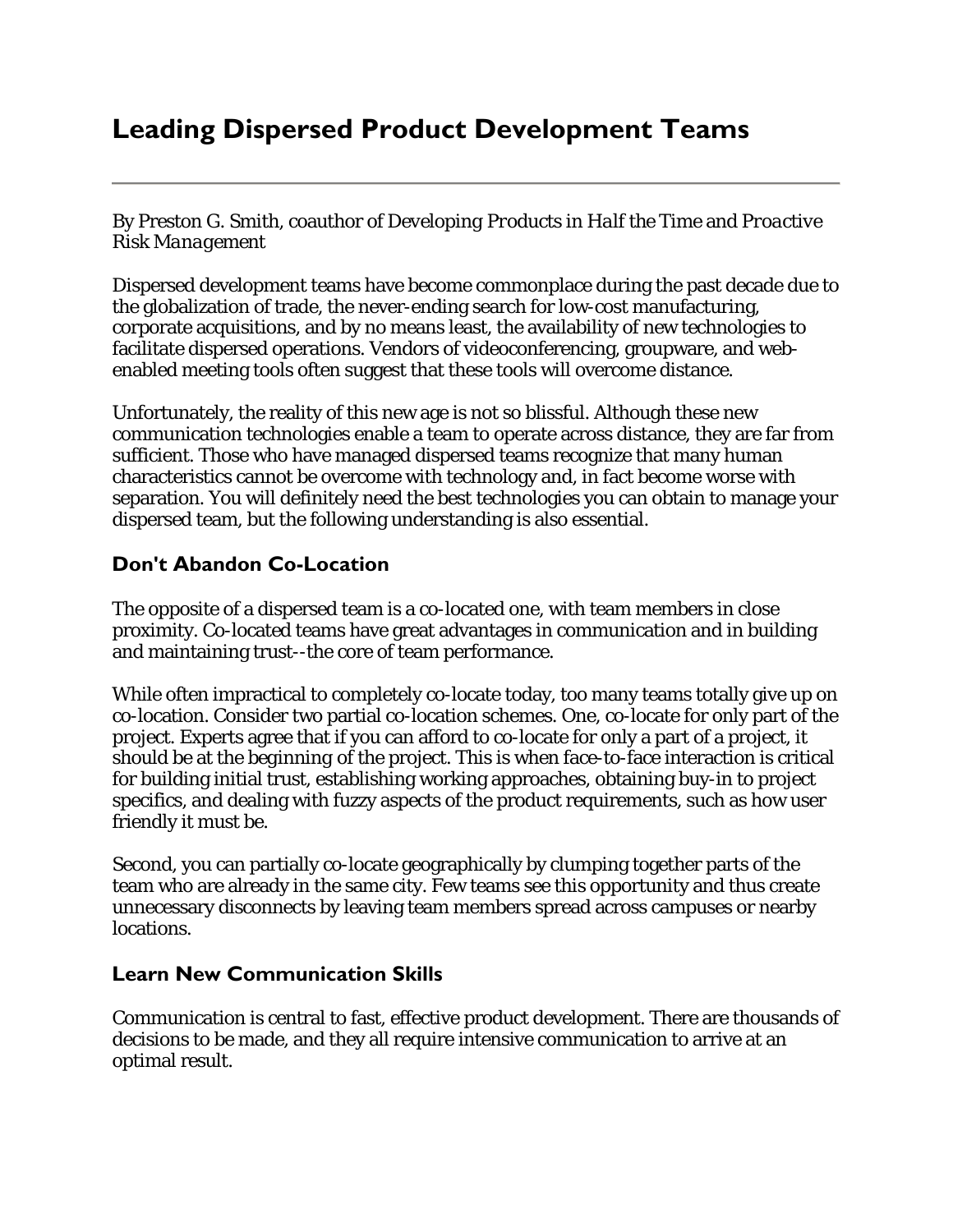Remember bygone days when you could call someone on the telephone and actually speak with them? With modern voicemail technology, we play phone tag instead, and communication slows and becomes corrupted as voicemails ricochet back and forth. When we actually reach someone live, we can clarify differences in assumptions quickly and get on the same track. The same issues carry over to e-mail and other modern media.

On the other hand, modern technologies provide benefits undreamt of before. For example, I save every significant e-mail I send or receive—a total of over 23,000 over almost five years. This makes a marvelous searchable database to recall past "conversations."

The trick to employing modern communications to enhance your dispersed team is to recognize their weaknesses in the medium and put ground rules in place to overcome them. For instance, a common frustration with e-mails is lack of a reply. The sender doesn't know whether the message wasn't received, wasn't understood, was set aside to address later, or what. One possible ground rule here is that any e-mail will receive a reply within 12 hours, simply to acknowledge its receipt and specify when a complete answer will be sent. Another example comes from the U.S. Navy's nuclear submarine corps, which has been using e-mail-like media for decades for very serious messages. They require that all requested actions be only in a message's final paragraph, rather than scattering them throughout where they might be overlooked.

## **Worship Trust**

Teams exist to provide performance, and performance delivered is directly related to levels of trust existing between team members. As important as trust is, it is not only intangible but also fragile. It can be destroyed far more easily and quickly than it can be built. Without trust, your team will plod along, but it is unlikely to be excited, innovative, or self-starting.

You can build and maintain trust much easier face to face than with team members who don't meet in person. Without contact, we lack information about our counterparts, so we tacitly make assumptions about how they look, believe, or will act. Have you ever communicated with someone remotely and developed a mental image of her over time, only to have it shattered when you actually meet her?

You can do several things to build and enhance trust within your dispersed team. One is to actually meet at the project's beginning, as mentioned earlier. Another is to have a team website with portraits, biographies, family information, hobbies, likes and dislikes, personality profiles, etc. for each member. Third, don't be reluctant to insert personal information into a message or conversation, such as, 'How is your mother recovering from her surgery?' or 'Did you actually catch any fish on your fishing trip?' This seemingly irrelevant material plays a vital role in building team trust. It is much easier to anticipate how a team member might react if you know that her mother suffered a relapse or that he just caught a boatload of fish.